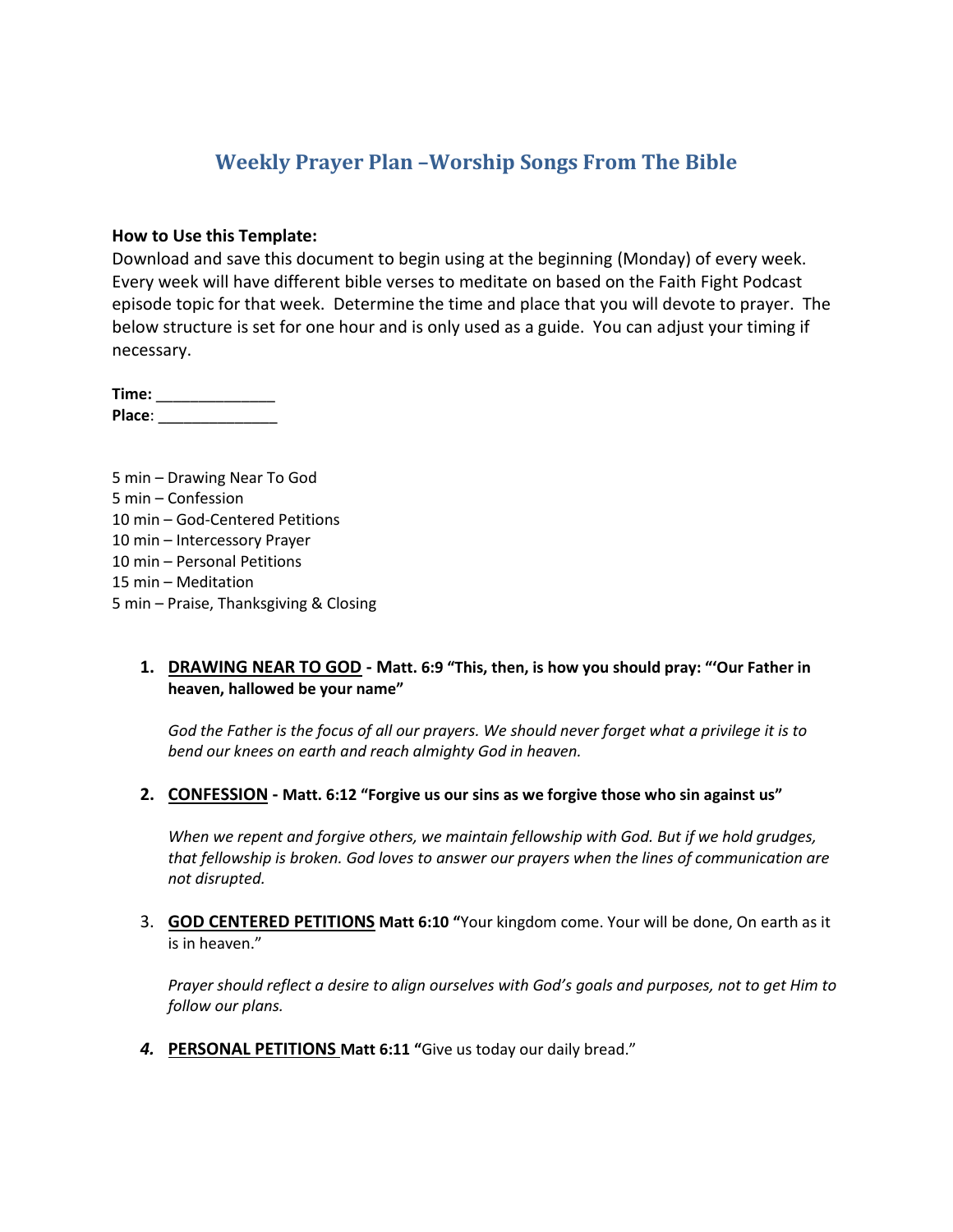*We are dependent upon the Lord for our needs and He wants us to come to Him with our requests.*

5. **MEDITATION Joshua 1:8** "Keep this Book of the Law always on your lips; meditate on it day and night, so that you may be careful to do everything written in it. Then you will be prosperous and successful."

*Meditation is thinking about the word of God to understand what it means in the context of the scripture and how it can apply to your life today. The Word of God is powerful enough to still be relevant in your life today even though it was written thousands of years ago.*

### **Read through the scripture passages for today as listed below:**

#### Meditational Verses

Monday: Psalm 103 10,000 Reasons - Matt Redman and Persia Hilliard <https://youtu.be/XtwIT8JjddM>

Tuesday: Matthew 6 The Lord's Prayer - Phil Thompson <https://youtu.be/oIbalA3xbWo>

Wednesday: Psalms 27 One Thing by Judith Christie McAllister <https://youtu.be/oezWWRqRBgk>

Thursday: Psalms 23 Psalms 23 (I am not alone) Joshua Sherman <https://youtu.be/8OlMGnPUAdw>

- Friday: 1 Chronicles 4:9-10 Bless me (Prayer of Jabez) Donald Lawrence <https://youtu.be/HXALLBjsJAU>
- Saturday: Nahum 1:5, Psalms 100:1, Psalms 92:4, Psalms 46:1 Shout to the Lord - Hillsong [https://youtu.be/5\\_aIauL2xKA](https://youtu.be/5_aIauL2xKA)

Sunday: Psalms 16:11, Genesis 28:12 Open Heaven - Maranda Curtis <https://youtu.be/s00HpDU6C9M>

Bless your name - Shannon Wexelburg <https://youtu.be/4T7Vlk-lWz8>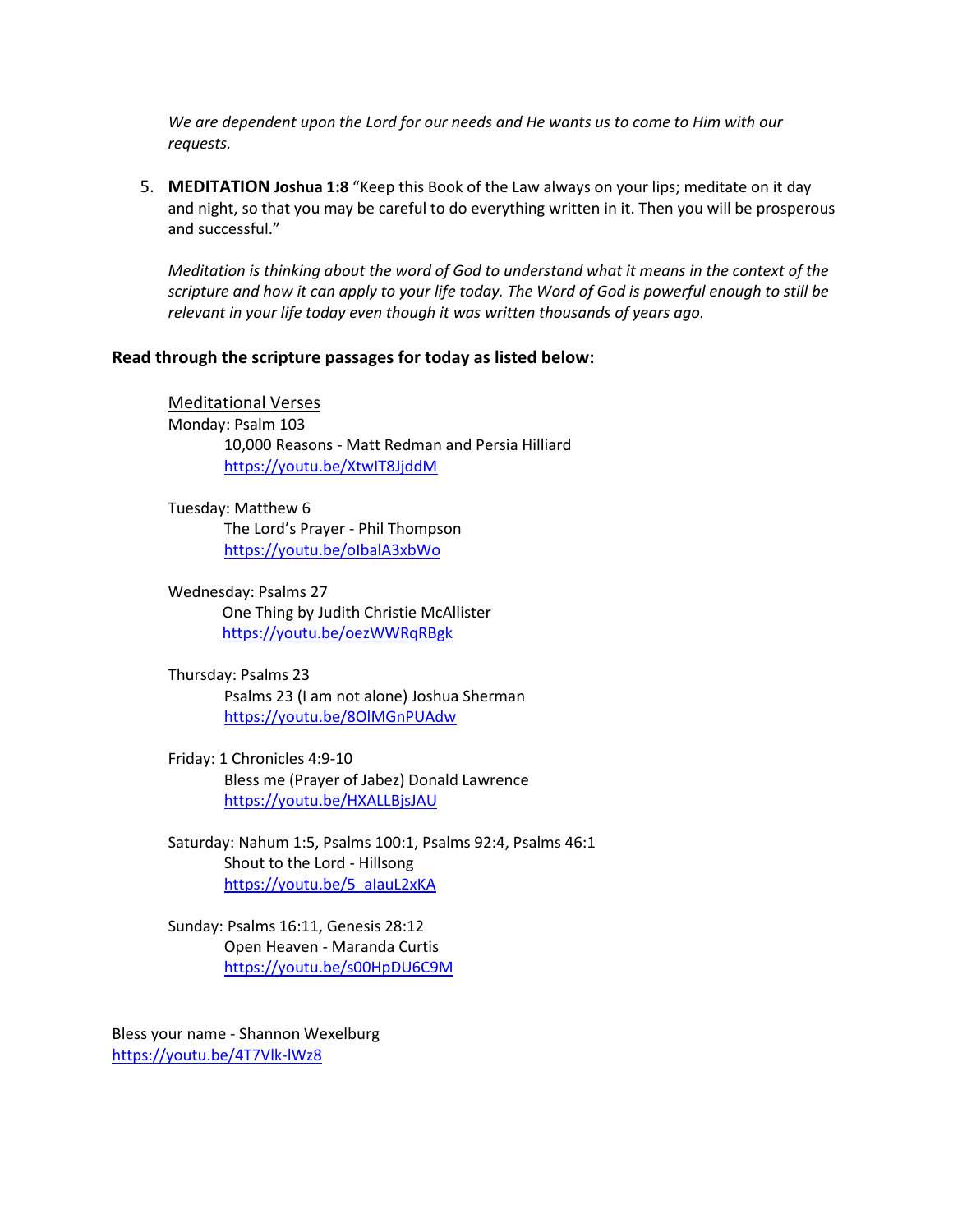**Once you have read the scripture for today, write down your answer to the questions below or any other insight/revelation that you receive in your prayer journal.** 

- 1. Is there a promise to claim?
- 2. Is there a lesson to learn?
- 3. Is there a blessing to enjoy?
- 4. Is there a command to obey?
- 5. Is there a sin to avoid?
- 6. Is there a new thought to carry with me?
- **6. PRAISE & THANKSGIVING 1 John 5:14-15** "This is the confidence we have in approaching God: that if we ask anything according to his will, he hears us. And if we know that he hears uswhatever we ask—we know that we have what we asked of him."

*We can end our prayer time with confidence that God has heard our prayer and will answer in His perfect timing. Demonstrate your faith in Him by showing thanks before you see the answer to your prayers.*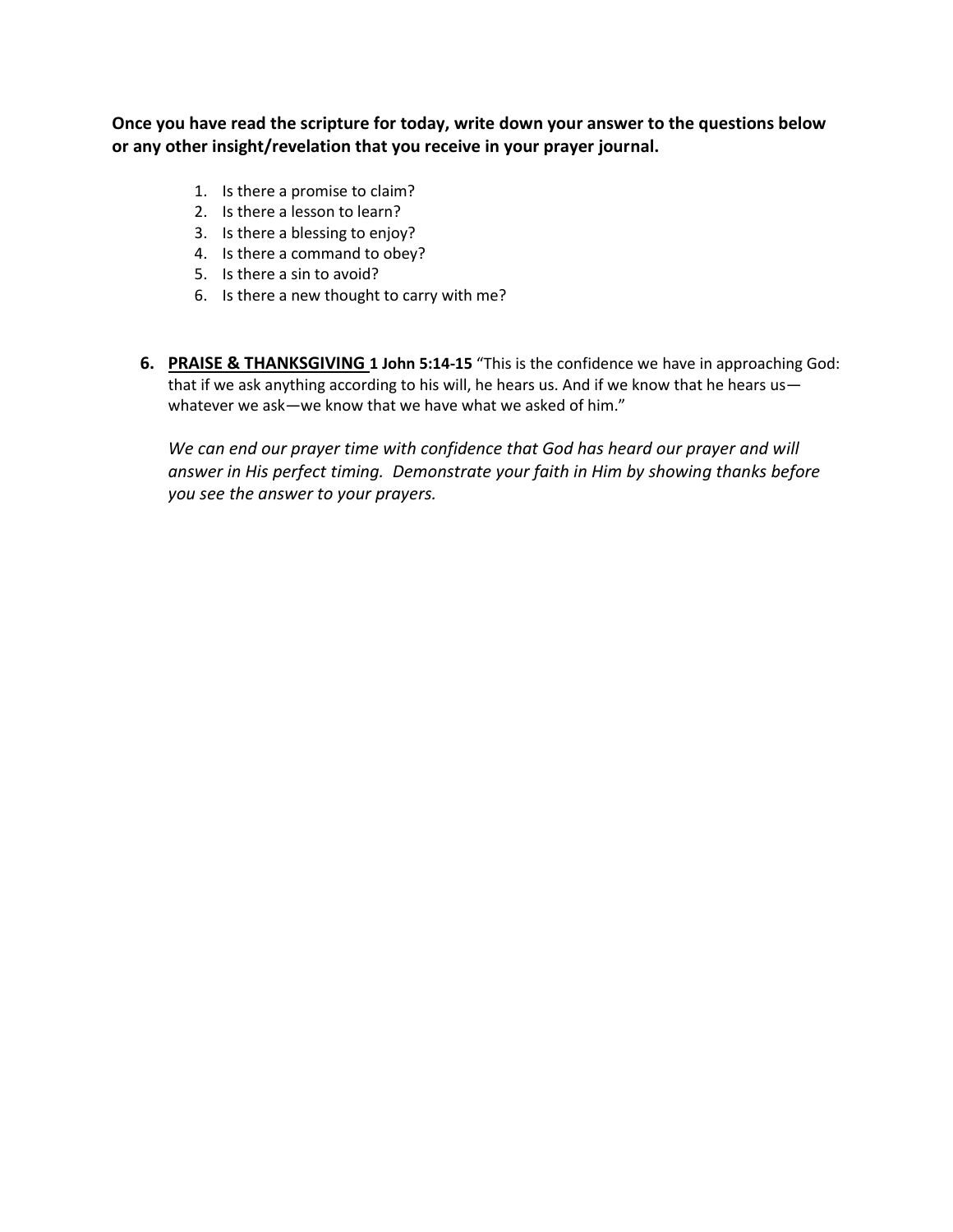# **Bible Verses & Notes - Worship Songs From The Bible**

What I've realize is that there are certain songs that are so much more powerful and anointed than others. What I found out was that these certain songs are using bible verses that are taken straight from the Bible. In todays episode I go over some songs that ae some of my favourites and show you where in the bible they are taken from.

## **10,000 Reasons By Matt Redman or Persia Hilliard**

Bless the Lord oh my soul Oh my soul Worship His Holy name Sing like never before Oh my soul I'll worship Your Holy name

*Bless the LORD, O my soul: And all that is within me, bless his holy name. Bless the LORD, O my soul, And forget not all his benefits: Who forgiveth all thine iniquities; Who healeth all thy diseases; Who redeemeth thy life from destruction; Who crowneth thee with lovingkindness and tender mercies; Who satisfieth thy mouth with good things; So that thy youth is renewed like the eagle's. - Psalm 103:1-5 KJV*

## **The Lord's Prayer By Phil Thompson**

Our God who art in heaven Hallowed be your holy name Give us today our daily bread Forgive us lord as we forgive Let your kingdom come Let your will be done On earth and in heaven Let your glory come Shinning like the sun Your kingdom reign

This song is taken from Matthew 6. The Lord's Prayer.

*"This, then, is how you should pray: " 'Our Father in heaven, hallowed be your name, your kingdom come, your will be done, on earth as it is in heaven. Give us today our daily bread. And forgive us our debts, as we also have forgiven our debtors. And lead us not into temptation, but deliver us from the evil one. - Matthew 6:9-13 NIV*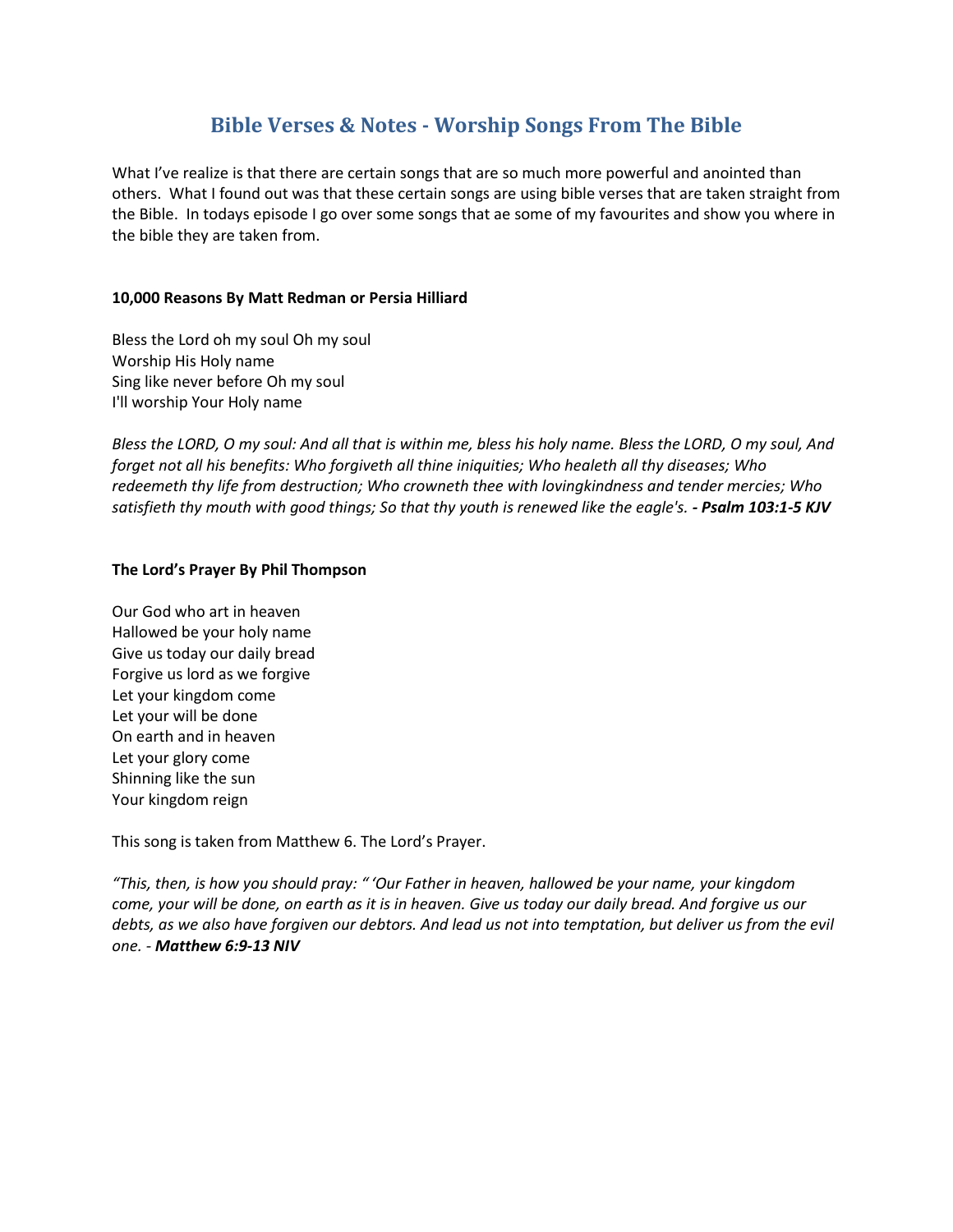### **Psalms 23 (I am not alone) By Joshua Sherman**

The Lord is my Shepherd He goes before me Defender behind me I won't fear I'm filled with anointing My cup's overflowing No weapon can harm me I won't fear

Most of the lyrics from this some is taken from directly from Psalms 23.

*The Lord is my shepherd, I lack nothing. He makes me lie down in green pastures, he leads me beside quiet waters, he refreshes my soul. He guides me along the right paths for his name's sake. - Psalms 23:1-3 NIV*

### **One Thing by Judith Christie McAllister**

One Thing Have I desired of the lord One Thing Have I Desired, That I Will Seek After That I May Dwell In The House of the Lord To Behold Your Beauty, To Inquire In Your Temple In The Secret of Your Presence, You Shall Hide Me

*One thing I ask from the Lord, this only do I seek: that I may dwell in the house of the Lord all the days of my life, to gaze on the beauty of the Lord and to seek him in his temple. - Psalms 27:4 NIV*

## **Bless me (Prayer of Jabez) By Donald Lawrence**

Bless me, bless me Oh Lord, bless me indeed Enlarge my territory Oh Lord, bless me indeed (I pray for increase) Bless me indeed (I pray for increase) Increase, increase Oh Lord, bless me indeed Enlarge my territory Oh Lord, bless me indeed (I pray for increase) Bless me indeed Keep Your hand upon me That no evil cannot harm me Sunshine and rain, sickness and pain God, I humbly come to You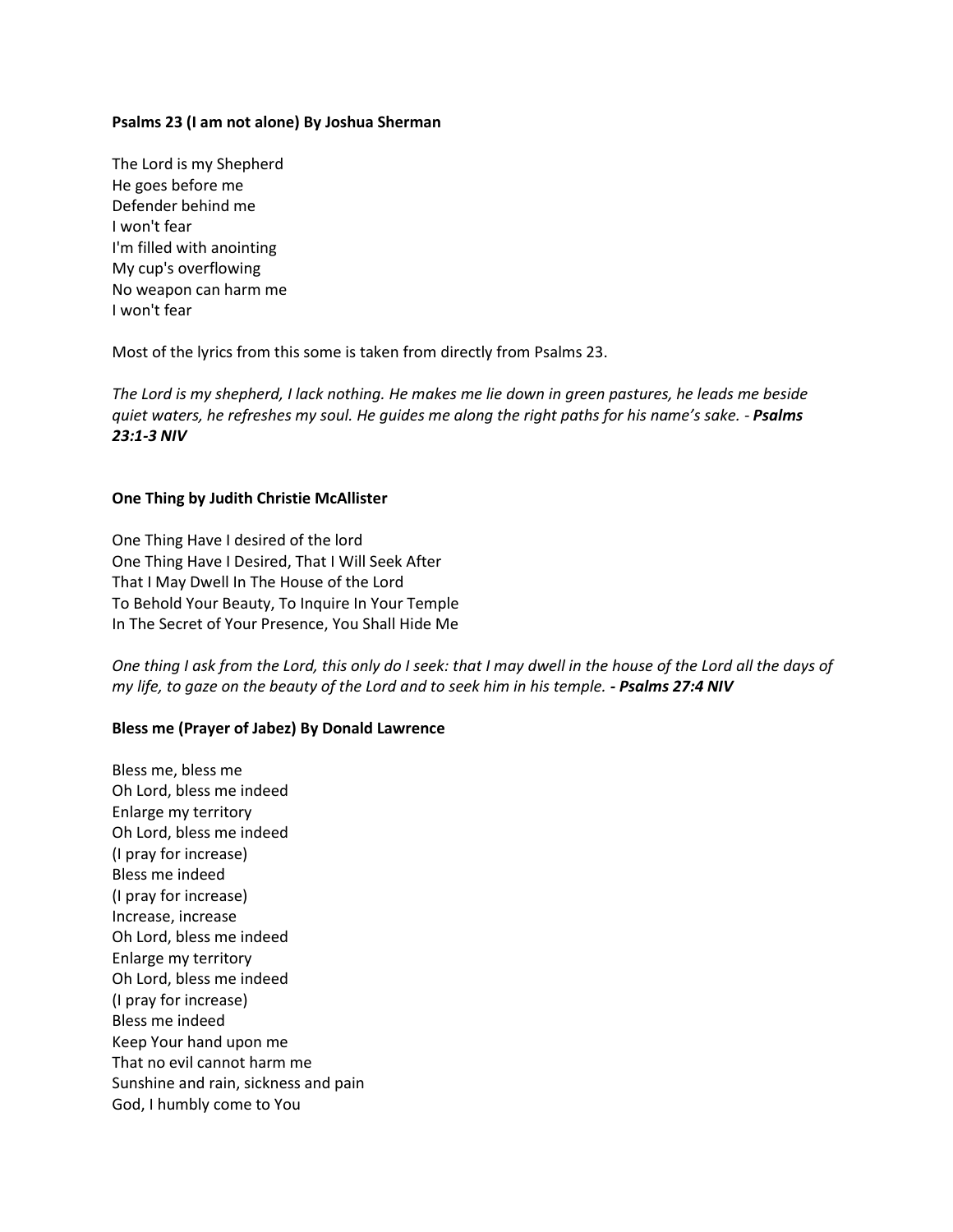*Jabez was more honorable than his brothers. His mother had named him Jabez, saying, "I gave birth to him in pain." Jabez cried out to the God of Israel, "Oh, that you would bless me and enlarge my territory! Let your hand be with me, and keep me from harm so that I will be free from pain." And God granted his request. - 1 Chronicles 4:9-10 NIV*

### **Shout to the Lord By Hillsong**

Shout to the Lord All the earth Let us sing Power and majesty Praise to the King Mountains bow down And the seas will roar At the sound of Your Name

### *Shout for joy to the Lord, all the earth. - Psalms 100:1 NIV*

*For you make me glad by your deeds, Lord; I sing for joy at what your hands have done. - Psalms 92:4 NIV*

*God is our refuge and strength, an ever-present help in trouble. - Psalms 46:1 NIV*

*The mountains quake before him and the hills melt away. The earth trembles at his presence, the world and all who live in it. - Nahum 1:5*

#### **Bless Your Name - Shannon Wexelburg**

I will bless the Lord at all times His praise will continually be on my mouth My soul will boast in God my Savior The humble will hear it and they will be glad Oh, magnify the Lord with me Let us exalt His name together

*I will bless the LORD at all times: His praise shall continually be in my mouth. My soul shall make her boast in the LORD: The humble shall hear thereof, and be glad. O magnify the LORD with me, And let us exalt his name together. - Psalm 34:1-3 KJV*

#### **Open Heaven By Maranda Curtis**

We are under an open heaven Where His glory shall be revealed Where the sin, sick soul shall heal We are under an open heaven